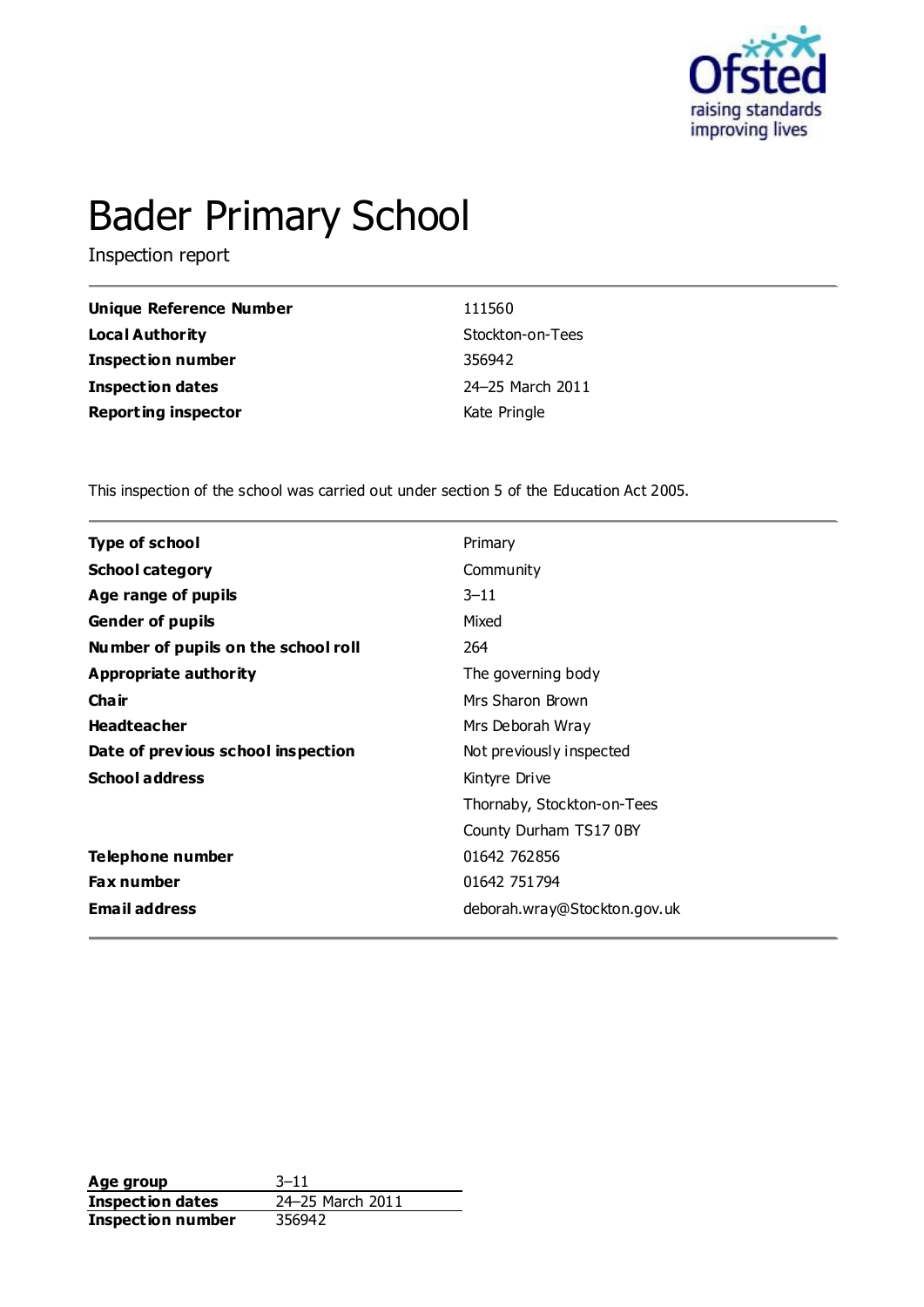The Office for Standards in Education, Children's Services and Skills (Ofsted) regulates and inspects to achieve excellence in the care of children and young people, and in education and skills for learners of all ages. It regulates and inspects childcare and children's social care, and inspects the Children and Family Court Advisory Support Service (Cafcass), schools, colleges, initial teacher training, work-based learning and skills training, adult and community learning, and education and training in prisons and other secure establishments. It assesses council children's services, and inspects services for looked after children, safeguarding and child protection.

Further copies of this report are obtainable from the school. Under the Education Act 2005, the school must provide a copy of this report free of charge to certain categories of people. A charge not exceeding the full cost of reproduction may be made for any other copies supplied.

If you would like a copy of this document in a different format, such as large print or Braille, please telephone 0300 123 4234, or email **[enquiries@ofsted.gov.uk](mailto:enquiries@ofsted.gov.uk)**.

You may copy all or parts of this document for non-commercial educational purposes, as long as you give details of the source and date of publication and do not alter the documentation in any way.

To receive regular email alerts about new publications, including survey reports and school inspection reports, please visit our website and go to 'Subscribe'.

Royal Exchange Buildings St Ann's Square Manchester M2 7LA T: 0300 123 4234 Textphone: 0161 618 8524 E: **[enquiries@ofsted.gov.uk](mailto:enquiries@ofsted.gov.uk)**

W: **[www.ofsted.gov.uk](http://www.ofsted.gov.uk/)**

© Crown copyright 2011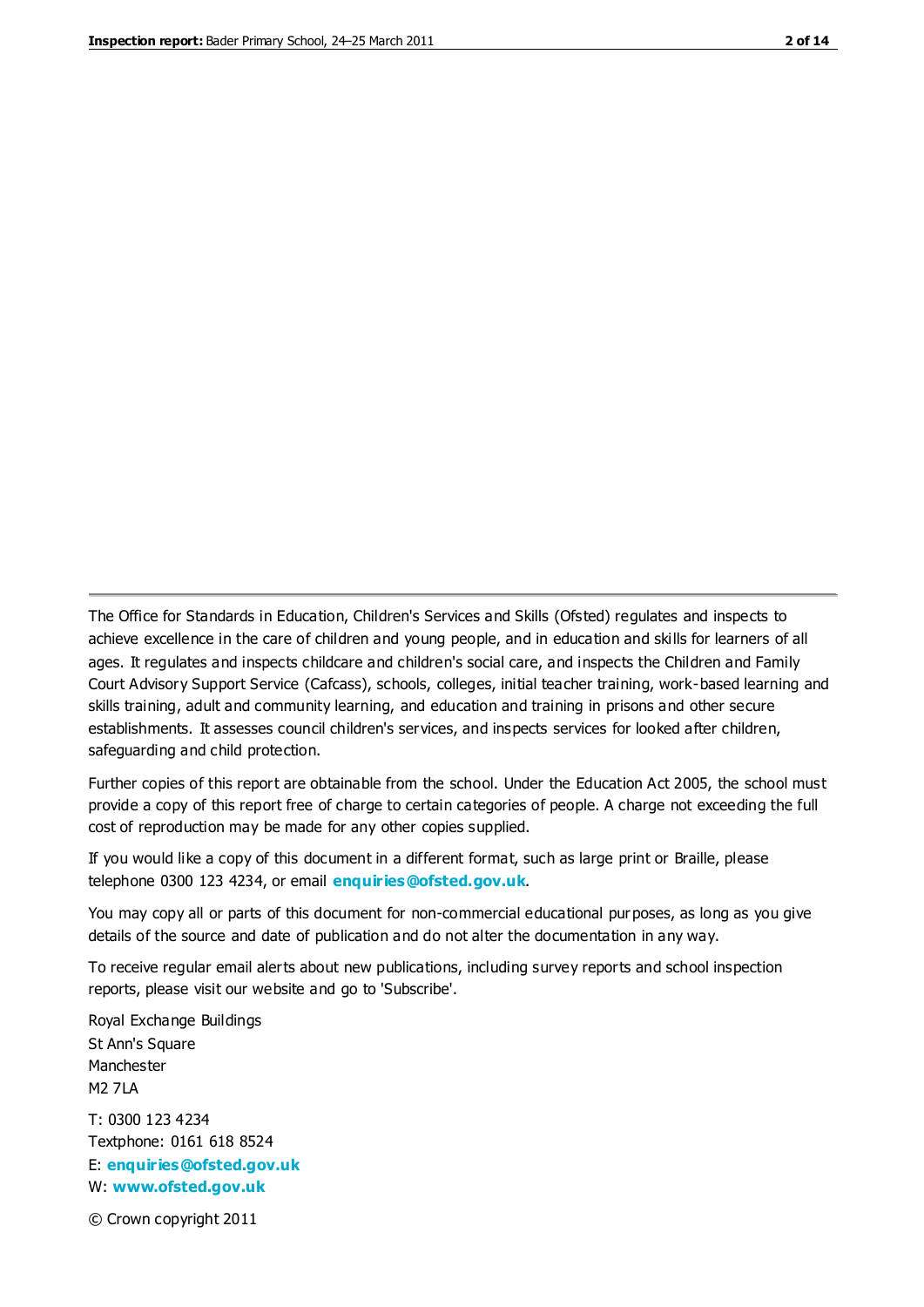# **Introduction**

This inspection was carried out by three additional inspectors. Fifteen lessons and 11 teachers were observed. Meetings were held with groups of pupils, members of the governing body and staff. Inspectors observed the school's work and looked at pupils' books, assessment information, policies and procedures, school development plans and updates of pupils' progress. Views of stakeholders were also considered through questionnaire responses from 96 parents and carers, 17 staff and 104 pupils.

The inspection team reviewed many aspects of the school's work. It looked in detail at a number of key areas.

- How well the quality of provision in the Early Years Foundation Stage supports good progress and outcomes for children.
- $\blacksquare$  How effectively the school is raising levels of attainment and increasing progress, especially in writing and in mathematics.
- How well teachers use assessment information to plan activities which ensure individual challenge to all pupils.
- How effectively the school has tackled low levels of attendance.
- $\blacksquare$  How well all leaders delegate responsibilities to other members of staff to ensure improved outcomes for pupils.

# **Information about the school**

This is an average-sized primary school. It has reduced in numbers since the last inspection. The proportion of pupils known to be eligible for free school meals is well above the national average. Few pupils come from minority ethnic groups or speak English as an additional language. The percentage of pupils with special educational needs and/or disabilities is higher than the national average. However, the proportion with a statement of special educational needs is lower than the national average. The school holds Healthy School Status, the Bronze Eco-school award and the Financial Management Systems in Schools standard.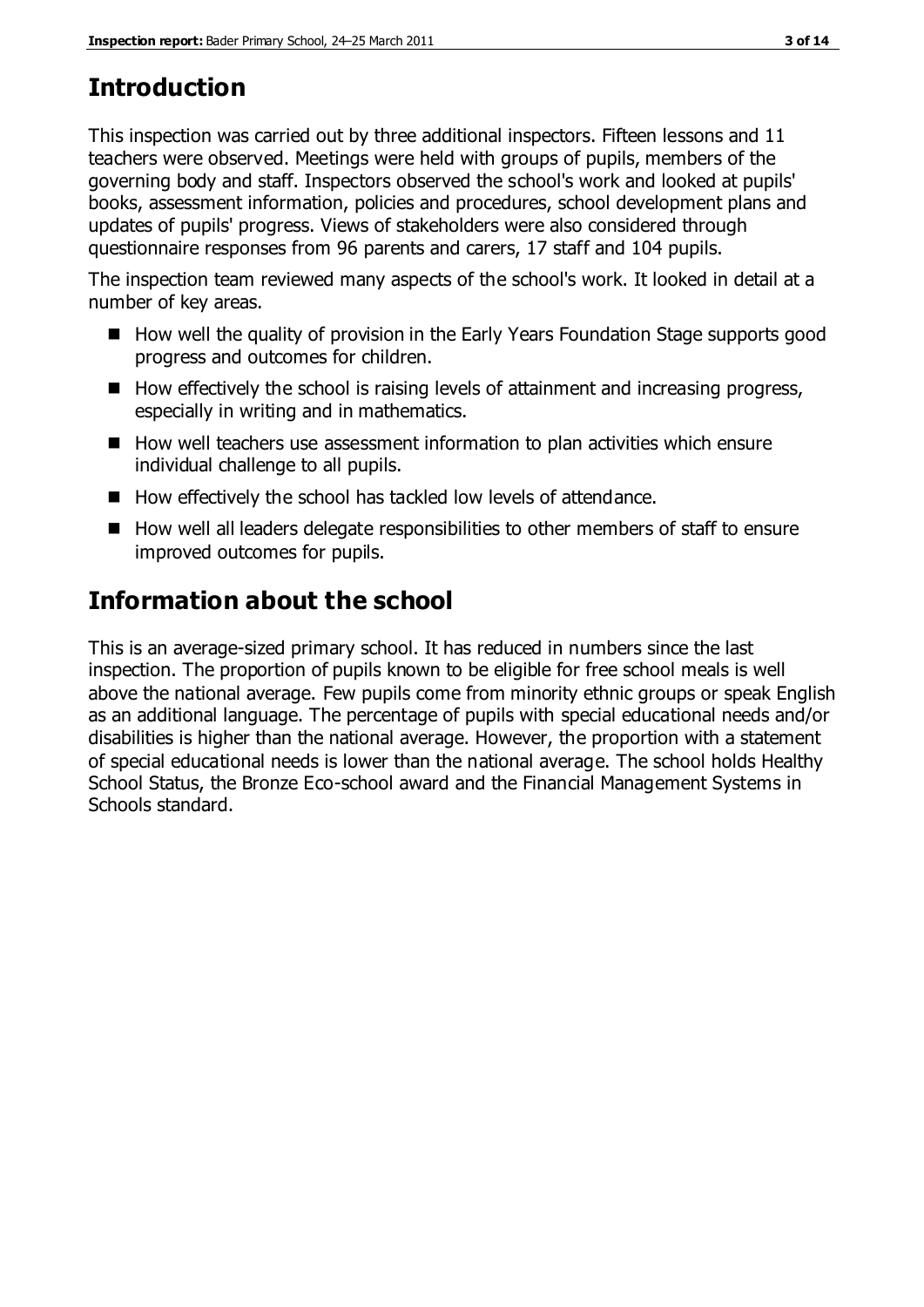**Inspection grades: 1 is outstanding, 2 is good, 3 is satisfactory, and 4 is inadequate** Please turn to the glossary for a description of the grades and inspection terms

# **Inspection judgements**

| Overall effectiveness: how good is the school? |  |
|------------------------------------------------|--|
|------------------------------------------------|--|

#### **The school's capacity for sustained improvement 3**

#### **Main findings**

Bader Primary provides a satisfactory education for its pupils. The school's emphasis on developing interpersonal skills enables pupils to increase their confidence and social skills. They take up differing responsibilities to contribute to their school and the local community. They are particularly successful in their sporting skills and are involved in local projects to enhance their environment. Pupils' behaviour is satisfactory; in lessons where they are fully engaged it can be good. However, their attention wanders when the pace of teaching slows and there are insufficient practical, problem-solving activities to challenge them. The quality of care, guidance and support is satisfactory. Recent efforts to improve attendance and reduce the proportion of persistent absentees have been successful. This is due to the work of the new attendance worker who has built up successful relationships with pupils and their families. Pupils trust adults to help with problems and they have good relationships with teachers.

Pupils' overall attainment is broadly average by the end of Year 6 and their achievement is satisfactory, although the progress they make from Year 1 to Year 6 is uneven across year groups and subjects. Children in the Early Years Foundation Stage make good progress from their starting points, which are below those expected for their age. In the main school, teaching is satisfactory overall but wide variation in the quality hinders pupils' steady progress, particularly in mathematics and writing. Expectations of what pupils can achieve are not always sufficiently high. Senior leaders have been slow to develop the use of assessment to challenge pupils of differing abilities at their individual levels. The curriculum is satisfactory although opportunities for pupils to practise their skills in literacy and numeracy are restricted. However, a wealth of opportunities enables pupils to experience the world outside of school. This, together with a good range of additional activities, motivates pupils to develop their individual talents and interests.

Staff are very supportive of their school. There is evidence of developing skills in the leadership and management provided by subject and pastoral leaders and leadership of the Early Years Foundation Stage is good. However, delegation of key areas of responsibility is limited, slowing the pace of improvement and resulting in strong reliance on external support to secure improvement. Self-evaluation by school leaders lacks precision because it is not firmly rooted in rigorous monitoring by senior leaders. As a result, school development planning is not sharply focused. Governance is satisfactory, although governors acknowledge the need to challenge the school more robustly to increase the pace of improvement.

#### **What does the school need to do to improve further?**

■ Raise attainment, especially in mathematics and writing, by ensuring that all groups of pupils across the school consistently make at least good progress, by: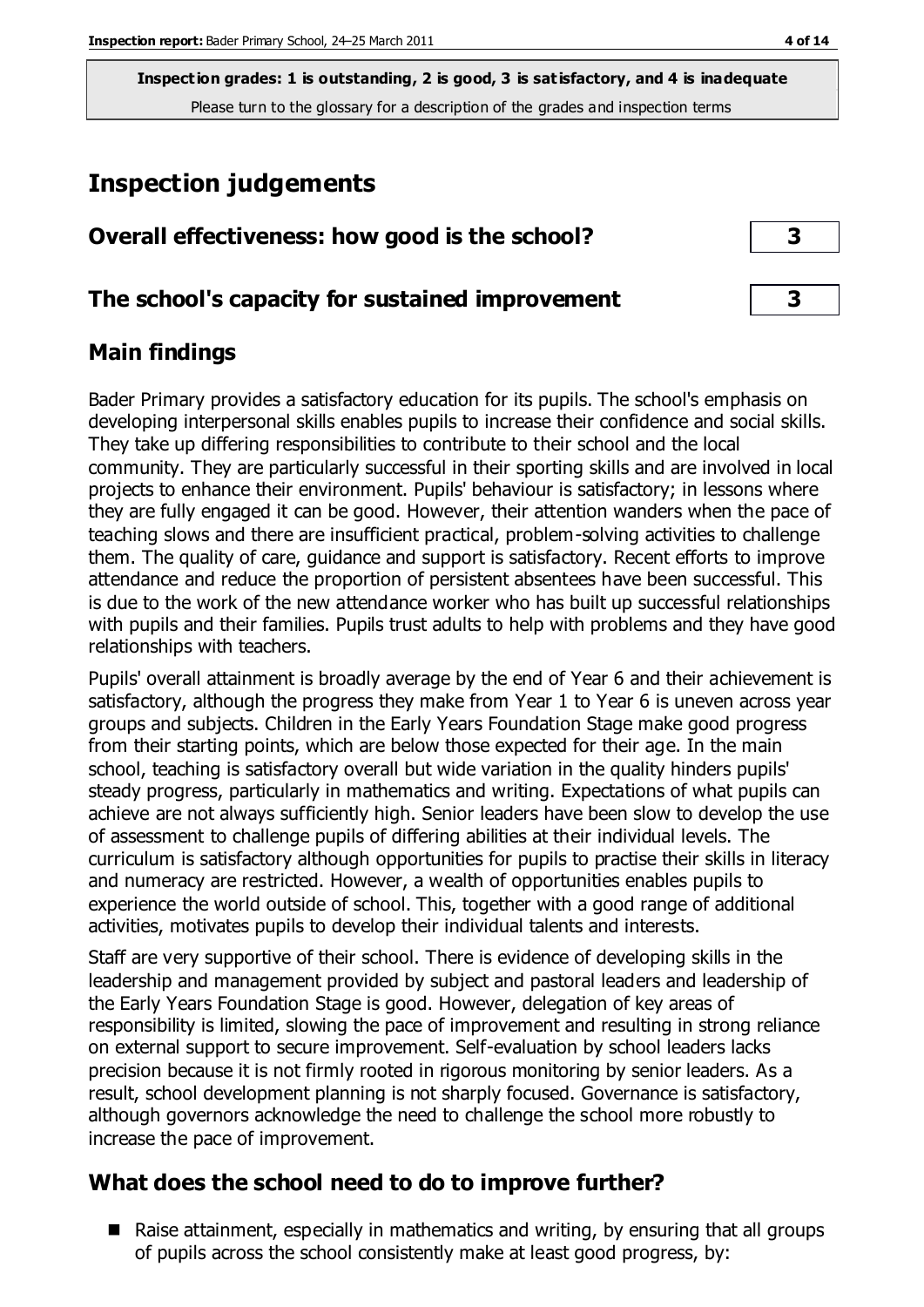**Inspection grades: 1 is outstanding, 2 is good, 3 is satisfactory, and 4 is inadequate** Please turn to the glossary for a description of the grades and inspection terms

- $\blacksquare$  sharpening the use of assessment information to plan challenging activities which are well matched to pupils' individual abilities
- $\blacksquare$  ensuring an improved consistency in the quality of marking and feedback to demonstrate pupils' successes against their targets and what they need to do to improve.
- Improve the quality of teaching across the school so that it is at least consistently good by:
- $\blacksquare$  raising teachers' expectations of what pupils can achieve
- $\blacksquare$  ensuring good pace to lessons and reducing the amount of teacher direction thus allowing more time for pupils to carry out their tasks independently
- $\blacksquare$  increasing opportunities for pupils to work together to investigate and learn using practical, problem-solving activities
- $\blacksquare$  extending opportunities for pupils to use their skills in literacy and numeracy across the curriculum.
- Increase the effectiveness of leadership and management so that:
- $\blacksquare$  there is clear delegation of key areas of responsibility across senior leaders and managers
- $\blacksquare$  sharper monitoring and evaluation of the quality of the school's work identifies and implements timed actions to drive improvement
- - the governing body has the knowledge and skills to challenge leaders rigorously about school performance.

### **Outcomes for individuals and groups of pupils 3**

Pupils' achievement is satisfactory overall, although their rates of progress between Year 1 and Year 6 are uneven. Pupils attain broadly average standards in English by the end of Year 6, but attainment in writing is much lower than in reading. Levels of attainment in mathematics, reached by pupils currently in Years 2 and 6, have declined, falling short of expected targets. There is variation in the progress of different groups, for example, between the attainment of girls and boys. Recent interventions are beginning to demonstrate a positive impact for those pupils with specific learning needs.

Although pupils indicate that they enjoy school, too often, they are passive rather than active learners. A lack of engagement in too many lessons means that pupils' interest wanes and behaviour can sometimes deteriorate. Pupils become more involved and demonstrate greater enjoyment of learning when they are appropriately challenged and given opportunities to work together or independently to solve practical problems. Pupils feel safe in school. They recognise that behaviour is not always as good as it could be and say that there is some bullying which is dealt with quickly and effectively by staff. Pupils know how to stay fit. They take up the opportunities to engage in a wide range of physical activities through the many clubs provided. Although they understand the principles of a healthy diet, few make healthy choices from the meals provided or in their packed lunches. Pupils engage in a number of opportunities to make a responsible contribution to the school and to the wider community. They readily become buddies and monitors and are working on a number of projects to improve the local area. From past low attendance,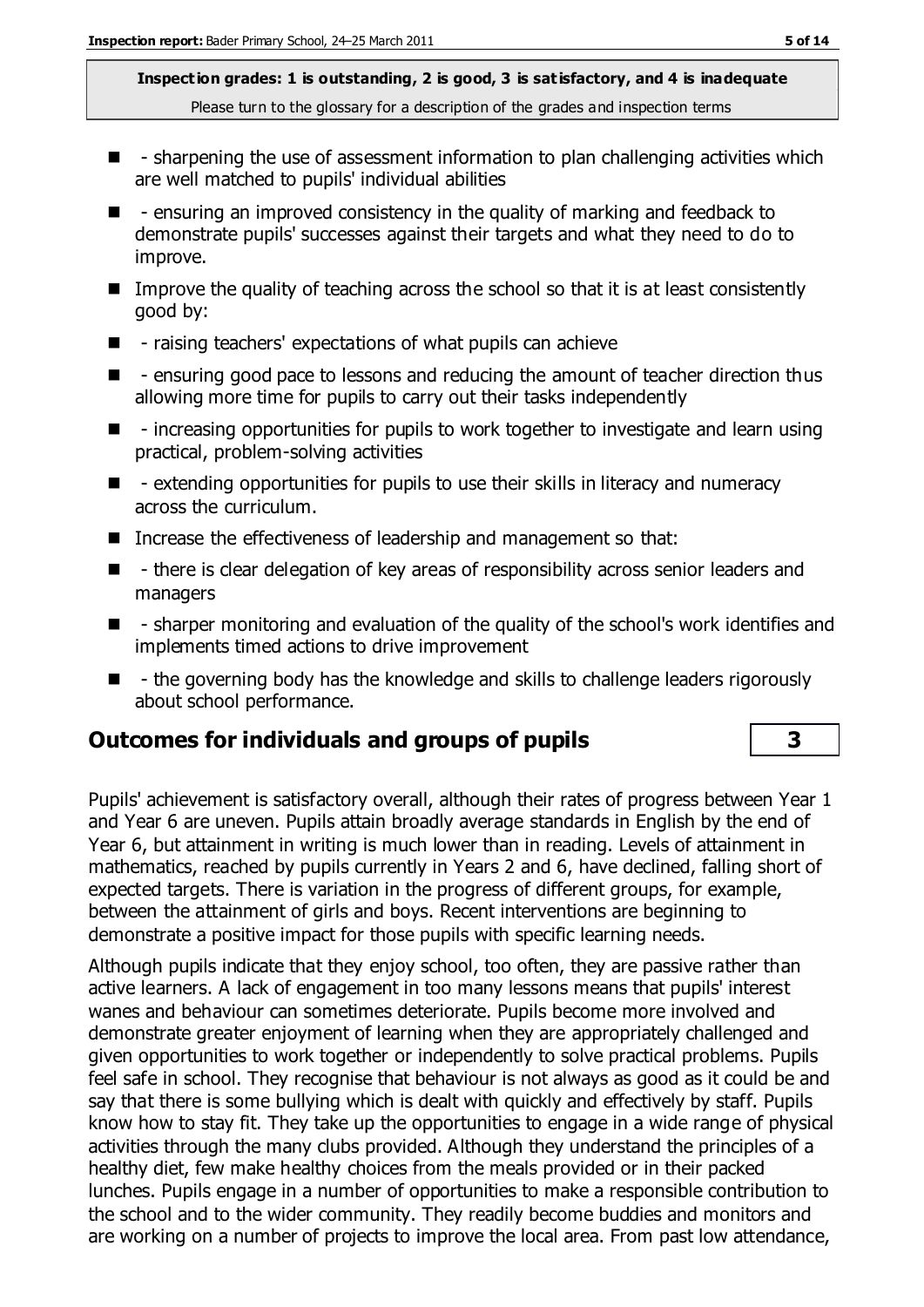# **Inspection grades: 1 is outstanding, 2 is good, 3 is satisfactory, and 4 is inadequate**

Please turn to the glossary for a description of the grades and inspection terms

there is clear evidence that this is now broadly average. The promotion of pupils' personal skills and their satisfactory spiritual, moral, social and cultural development give them an adequate preparation for their next stage in learning.

These are the grades for pupils' outcomes

| Pupils' achievement and the extent to which they enjoy their learning                                                     | 3              |
|---------------------------------------------------------------------------------------------------------------------------|----------------|
| Taking into account:<br>Pupils' attainment <sup>1</sup>                                                                   | 3              |
| The quality of pupils' learning and their progress                                                                        | 3              |
| The quality of learning for pupils with special educational needs and/or disabilities<br>and their progress               | 3              |
| The extent to which pupils feel safe                                                                                      | 3              |
| Pupils' behaviour                                                                                                         | 3              |
| The extent to which pupils adopt healthy lifestyles                                                                       | 3              |
| The extent to which pupils contribute to the school and wider community                                                   | $\overline{2}$ |
| The extent to which pupils develop workplace and other skills that will contribute to<br>their future economic well-being | 3              |
| Taking into account:<br>Pupils' attendance <sup>1</sup>                                                                   | 3              |
| The extent of pupils' spiritual, moral, social and cultural development                                                   | 3              |

<sup>1</sup> The grades for attainment and attendance are: 1 is high; 2 is above average; 3 is broadly average; and 4 is low

### **How effective is the provision?**

Teaching is satisfactory overall. In better lessons, teachers motivate pupils to engage well in activities and have high expectations which promote good learning. Where teaching is less effective, the pace of lessons is slower as teachers spend too much time talking and pupils have little time to complete tasks set. Pupils are given too few opportunities to work cooperatively on investigations and practical, problem-solving activities. This is because assessment is not used consistently or rigorously enough to assist teachers in planning effectively to meet pupils' individual needs. At times tasks set for pupils are either too easy or too difficult, limiting their progress. The recently-developed marking policy is at an early stage of implementation and not all teachers use this effectively to inform pupils of their achievements, or to indicate their next steps in learning.

Good relationships between staff and pupils support pupils' personal development. Wide and varied additional activities provide pupils with new and rich experiences and new approaches to learning are developing the links pupils make between subjects. Although there are increasing opportunities to use literacy skills to support learning, these are not yet embedded well, particularly in writing. Additionally, the use of numeracy across the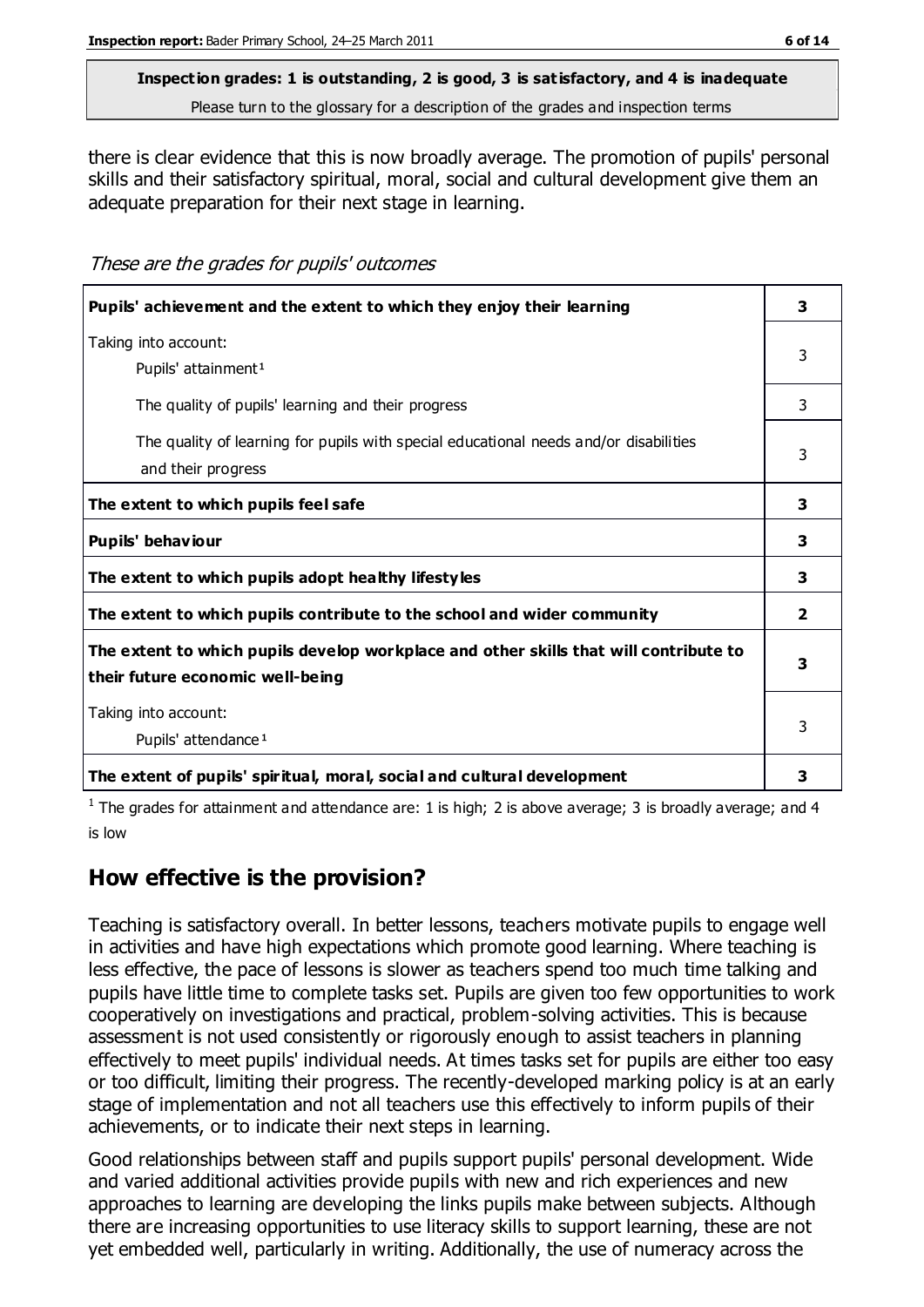#### **Inspection grades: 1 is outstanding, 2 is good, 3 is satisfactory, and 4 is inadequate** Please turn to the glossary for a description of the grades and inspection terms

curriculum is not established. Pupils engage enthusiastically in visits and welcome visitors. A good proportion joins after-school clubs which offer a wide range of activities. The residential opportunities for Years 5 and 6 contribute greatly to developing teamwork as pupils increase their confidence and self-esteem.

Pupils, and their parents and carers, trust staff to care for them and are confident that they will listen to and act upon concerns they may have. Effective action over the past year has seen a rise in attendance and the level of exclusions has dropped significantly. Teachers know and understand their pupils. Appropriate links are made with a range of external partners to support those pupils whose circumstances make them potentially vulnerable so that they may integrate in learning alongside their friends. Transition between different stages in education is smooth and pupils are guided to make decisions which may affect their future learning opportunities.

These are the grades for the quality of provision

| The quality of teaching                                                                                    |  |
|------------------------------------------------------------------------------------------------------------|--|
| Taking into account:<br>The use of assessment to support learning                                          |  |
| The extent to which the curriculum meets pupils' needs, including, where relevant,<br>through partnerships |  |
| The effectiveness of care, guidance and support                                                            |  |

#### **How effective are leadership and management?**

Senior leaders have begun to take steps to improve aspects of the school's provision and accelerate pupil's progress. Over past months, the school's rate of improvement has increased helped by significant local authority intervention. This is beginning to have a positive impact upon the provision and outcomes for pupils but new strategies are not yet well established. Areas of responsibility are gradually being distributed and a number of staff have successfully completed middle-management training. Some subject and pastoral leaders are beginning to evaluate provision and to identify priorities for improving outcomes for pupils but this is at an early stage of development.

The governing body is very caring and supportive. However, it relies heavily upon reports from the school rather than gathering information independently so it is not as well equipped as it should be to challenge the school to perform better. Safeguarding requirements are in place. The school has established links with other schools and local businesses. They make effective use of other partners and agencies to support pupils and their families in times of crisis. The promotion of community cohesion is satisfactory. Work within the school and the local community is embedded although leaders have yet to develop links with other partners to provide pupils with opportunities to learn about the diverse society in which they live.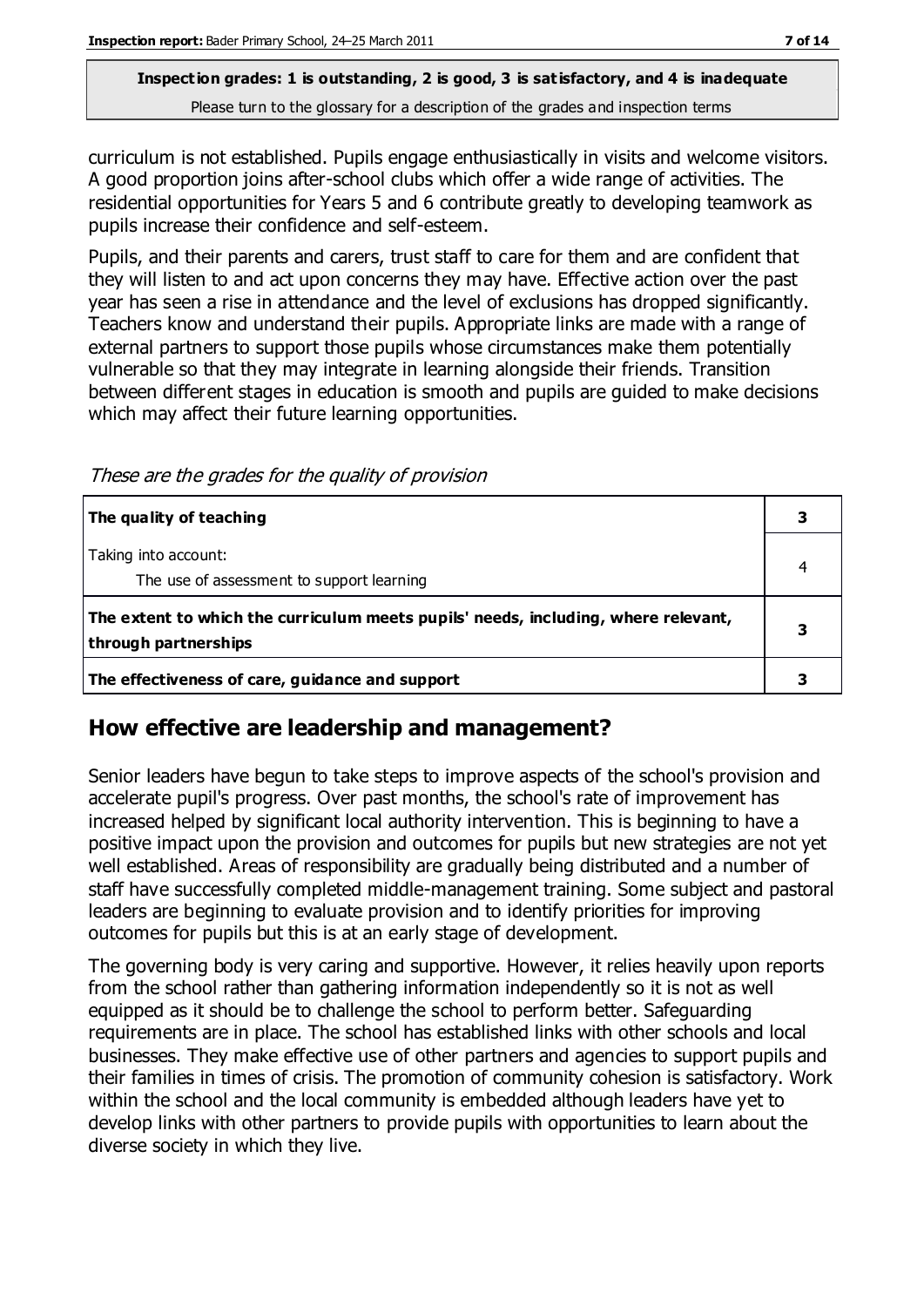**Inspection grades: 1 is outstanding, 2 is good, 3 is satisfactory, and 4 is inadequate**

Please turn to the glossary for a description of the grades and inspection terms

These are the grades for leadership and management

| The effectiveness of leadership and management in embedding ambition and driving<br>improvement                                                                  |   |
|------------------------------------------------------------------------------------------------------------------------------------------------------------------|---|
| Taking into account:<br>The leadership and management of teaching and learning                                                                                   | 3 |
| The effectiveness of the governing body in challenging and supporting the<br>school so that weaknesses are tackled decisively and statutory responsibilities met | 3 |
| The effectiveness of the school's engagement with parents and carers                                                                                             | 3 |
| The effectiveness of partnerships in promoting learning and well-being                                                                                           | 3 |
| The effectiveness with which the school promotes equality of opportunity and tackles<br>discrimination                                                           | 3 |
| The effectiveness of safeguarding procedures                                                                                                                     | 3 |
| The effectiveness with which the school promotes community cohesion                                                                                              |   |
| The effectiveness with which the school deploys resources to achieve value for money                                                                             | 3 |

#### **Early Years Foundation Stage**

Children enter the Early Years Foundation Stage with abilities which are below expectations for their age. They make good progress because of the effectiveness of the provision they receive. As a result, by the time they leave Reception their skills are broadly at the levels expected for their age. Good relationships between children and staff ensure that children feel safe. This is evident in the confidence they display as they engage in activities. A good example was when a group of children were observed working successfully together. They took turns and shared, using large wooden blocks to build a bus. Staff observations and assessments are used very well to identify the next stages in learning and activities are planned to take account of children's interests and achievements.

The Early Years Foundation Stage leader has developed a strong team who work purposefully to identify areas to improve and take action successfully. Recent developments have improved the quality of planning and extended opportunities to take account of children's individual interests. Further improvements are underway to develop the setting to include improved access to the outside area. Robust steps are taken to assure the safety of children. Effective work to develop partnerships with parents and carers has engaged them in their children's learning as they discuss the progress of their children and how to help them progress further.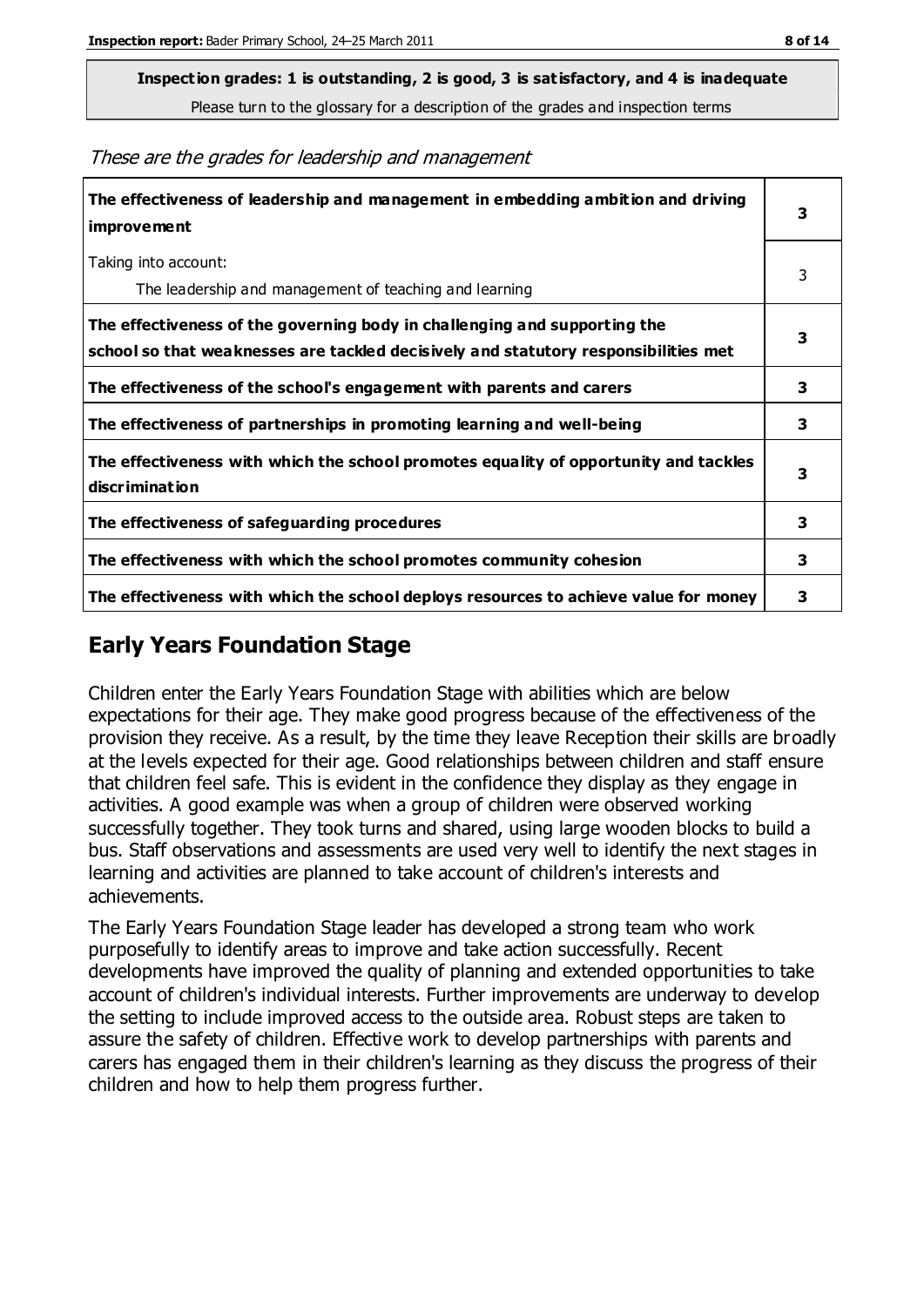**Inspection grades: 1 is outstanding, 2 is good, 3 is satisfactory, and 4 is inadequate**

Please turn to the glossary for a description of the grades and inspection terms

These are the grades for the Early Years Foundation Stage

| Overall effectiveness of the Early Years Foundation Stage                             |  |
|---------------------------------------------------------------------------------------|--|
| Taking into account:<br>Outcomes for children in the Early Years Foundation Stage     |  |
| The quality of provision in the Early Years Foundation Stage                          |  |
| The effectiveness of leadership and management of the Early Years Foundation<br>Stage |  |

#### **Views of parents and carers**

Most parents and carers who responded to the questionnaire were positive about the school. They appreciate the care given to their children and are confident that their children are happy and safe. Overall they feel that teachers meet their children's needs well. A few parents and carers questioned how well the school deals with unacceptable behaviour. All concerns were fully investigated and form part of the evidence base used to arrive at the inspection judgements.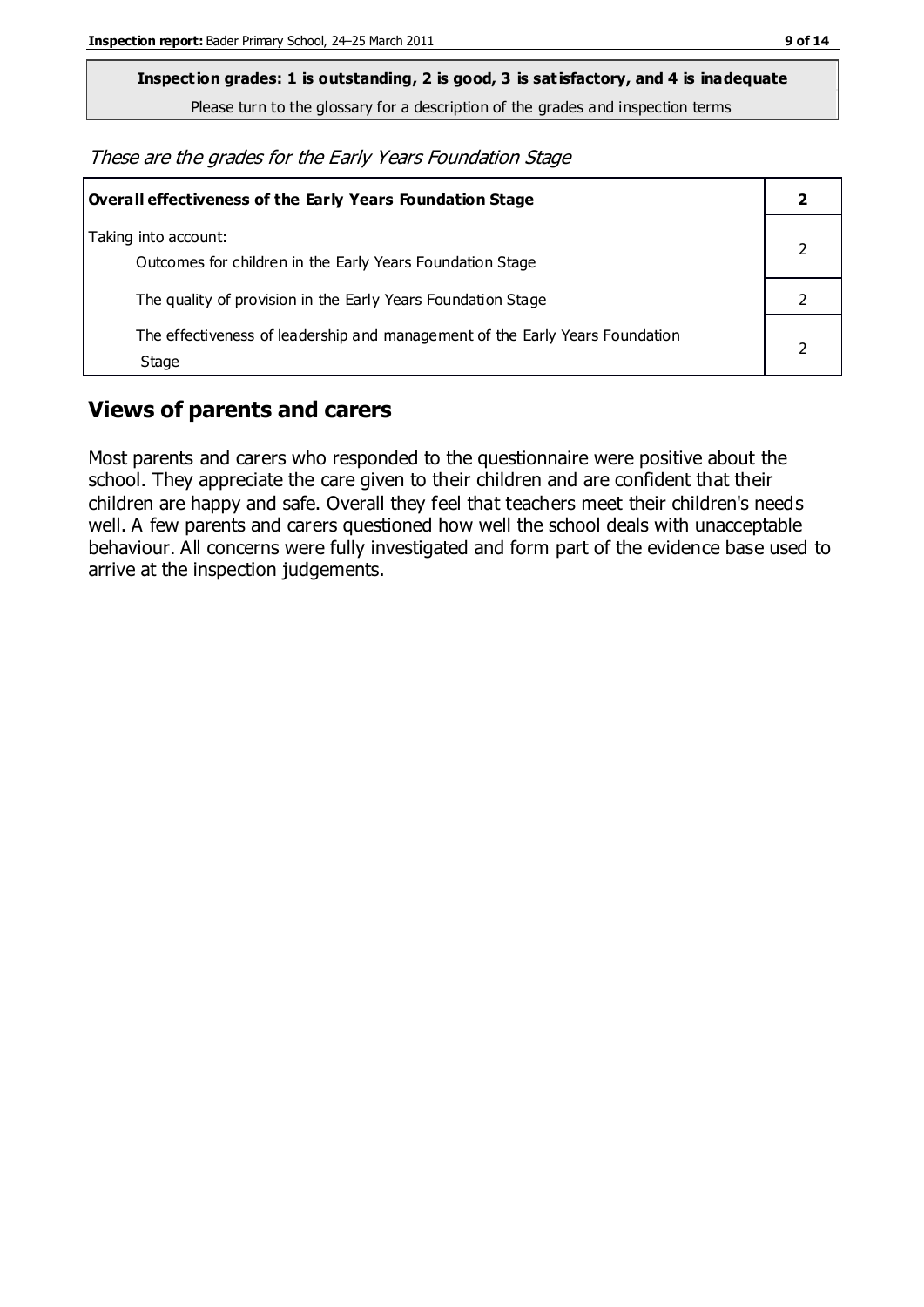#### **Responses from parents and carers to Ofsted's questionnaire**

Ofsted invited all the registered parents and carers of pupils registered at Bader Primary School to complete a questionnaire about their views of the school.

In the questionnaire, parents and carers were asked to record how strongly they agreed with 13 statements about the school.

The inspection team received 96 completed questionnaires by the end of the on-site inspection. In total, there are 264 pupils registered at the school.

| <b>Statements</b>                                                                                                                                                                                                                                       | <b>Strongly</b><br>agree |               | <b>Agree</b> |               | <b>Disagree</b> |                | <b>Strongly</b><br>disagree |                |
|---------------------------------------------------------------------------------------------------------------------------------------------------------------------------------------------------------------------------------------------------------|--------------------------|---------------|--------------|---------------|-----------------|----------------|-----------------------------|----------------|
|                                                                                                                                                                                                                                                         | <b>Total</b>             | $\frac{1}{2}$ | <b>Total</b> | $\frac{1}{2}$ | <b>Total</b>    | $\frac{1}{2}$  | <b>Total</b>                | $\frac{1}{2}$  |
| My child enjoys school                                                                                                                                                                                                                                  | 62                       | 65            | 31           | 32            | 3               | 3              | $\mathbf 0$                 | $\mathbf 0$    |
| The school keeps my child<br>safe                                                                                                                                                                                                                       | 53                       | 55            | 39           | 41            | 3               | 3              | $\mathbf 0$                 | $\mathbf 0$    |
| My school informs me about<br>my child's progress                                                                                                                                                                                                       | 45                       | 47            | 48           | 50            | 3               | 3              | $\mathbf 0$                 | $\mathbf 0$    |
| My child is making enough<br>progress at this school                                                                                                                                                                                                    | 46                       | 48            | 47           | 49            | $\overline{2}$  | $\overline{2}$ | $\mathbf{1}$                | $\mathbf{1}$   |
| The teaching is good at this<br>school                                                                                                                                                                                                                  | 40                       | 42            | 53           | 55            | $\overline{2}$  | $\overline{2}$ | $\mathbf{1}$                | $\mathbf{1}$   |
| The school helps me to<br>support my child's learning                                                                                                                                                                                                   | 40                       | 42            | 52           | 54            | 3               | 3              | 1                           | $\mathbf{1}$   |
| The school helps my child to<br>have a healthy lifestyle                                                                                                                                                                                                | 32                       | 33            | 56           | 58            | 5               | 5              | $\overline{2}$              | $\overline{2}$ |
| The school makes sure that<br>my child is well prepared for<br>the future (for example<br>changing year group,<br>changing school, and for<br>children who are finishing<br>school, entering further or<br>higher education, or entering<br>employment) | 34                       | 35            | 55           | 57            | $\overline{2}$  | $\overline{2}$ | $\mathbf{1}$                | $\mathbf{1}$   |
| The school meets my child's<br>particular needs                                                                                                                                                                                                         | 43                       | 45            | 49           | 51            | $\overline{2}$  | $\overline{2}$ | $\overline{2}$              | $\overline{2}$ |
| The school deals effectively<br>with unacceptable behaviour                                                                                                                                                                                             | 29                       | 30            | 55           | 57            | 6               | 6              | 5                           | 5              |
| The school takes account of<br>my suggestions and concerns                                                                                                                                                                                              | 32                       | 33            | 53           | 55            | 3               | 3              | 3                           | 3              |
| The school is led and<br>managed effectively                                                                                                                                                                                                            | 41                       | 43            | 49           | 51            | $\overline{2}$  | $\overline{2}$ | $\mathbf{1}$                | $\mathbf{1}$   |
| Overall, I am happy with my<br>child's experience at this<br>school                                                                                                                                                                                     | 50                       | 52            | 41           | 43            | $\overline{4}$  | $\overline{4}$ | $\mathbf{1}$                | $\mathbf{1}$   |

The table above summarises the responses that parents and carers made to each statement. The percentages indicate the proportion of parents and carers giving that response out of the total number of completed questionnaires. Where one or more parents and carers chose not to answer a particular question, the percentages will not add up to 100%.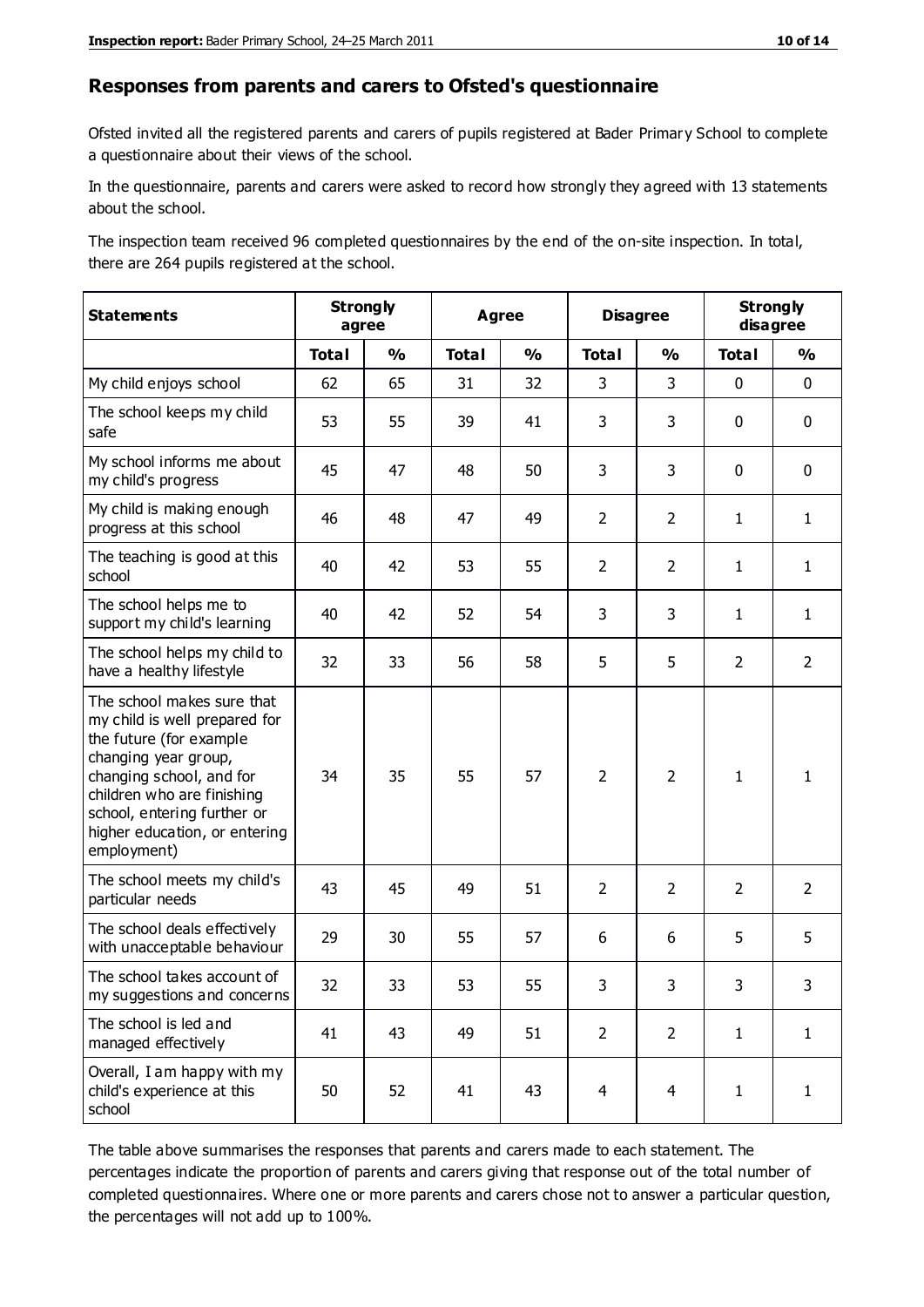## **Glossary**

| Grade   | <b>Judgement</b> | <b>Description</b>                                                                                                                                                                                                            |
|---------|------------------|-------------------------------------------------------------------------------------------------------------------------------------------------------------------------------------------------------------------------------|
| Grade 1 | Outstanding      | These features are highly effective. An outstanding school<br>provides exceptionally well for all its pupils' needs.                                                                                                          |
| Grade 2 | Good             | These are very positive features of a school. A school that<br>is good is serving its pupils well.                                                                                                                            |
| Grade 3 | Satisfactory     | These features are of reasonable quality. A satisfactory<br>school is providing adequately for its pupils.                                                                                                                    |
| Grade 4 | Inadequate       | These features are not of an acceptable standard. An<br>inadequate school needs to make significant improvement<br>in order to meet the needs of its pupils. Ofsted inspectors<br>will make further visits until it improves. |

#### **What inspection judgements mean**

#### **Overall effectiveness of schools**

|                       | Overall effectiveness judgement (percentage of schools) |      |                     |                   |
|-----------------------|---------------------------------------------------------|------|---------------------|-------------------|
| <b>Type of school</b> | <b>Outstanding</b>                                      | Good | <b>Satisfactory</b> | <b>Inadequate</b> |
| Nursery schools       | 59                                                      | 35   | 3                   | 3                 |
| Primary schools       | 9                                                       | 44   | 39                  | 7                 |
| Secondary schools     | 13                                                      | 36   | 41                  | 11                |
| Sixth forms           | 15                                                      | 39   | 43                  | 3                 |
| Special schools       | 35                                                      | 43   | 17                  | 5                 |
| Pupil referral units  | 21                                                      | 42   | 29                  | 9                 |
| All schools           | 13                                                      | 43   | 37                  | 8                 |

New school inspection arrangements were introduced on 1 September 2009. This means that inspectors now make some additional judgements that were not made previously.

The data in the table above are for the period 1 September 2009 to 31 August 2010 and are consistent with the latest published official statistics about maintained school inspec tion outcomes (see **[www.ofsted.gov.uk](http://www.ofsted.gov.uk/)**).

The sample of schools inspected during 2009/10 was not representative of all schools nationally, as weaker schools are inspected more frequently than good or outstanding schools.

Percentages are rounded and do not always add exactly to 100.

Sixth form figures reflect the judgements made for the overall effectiveness of the sixth form in secondary schools, special schools and pupil referral units.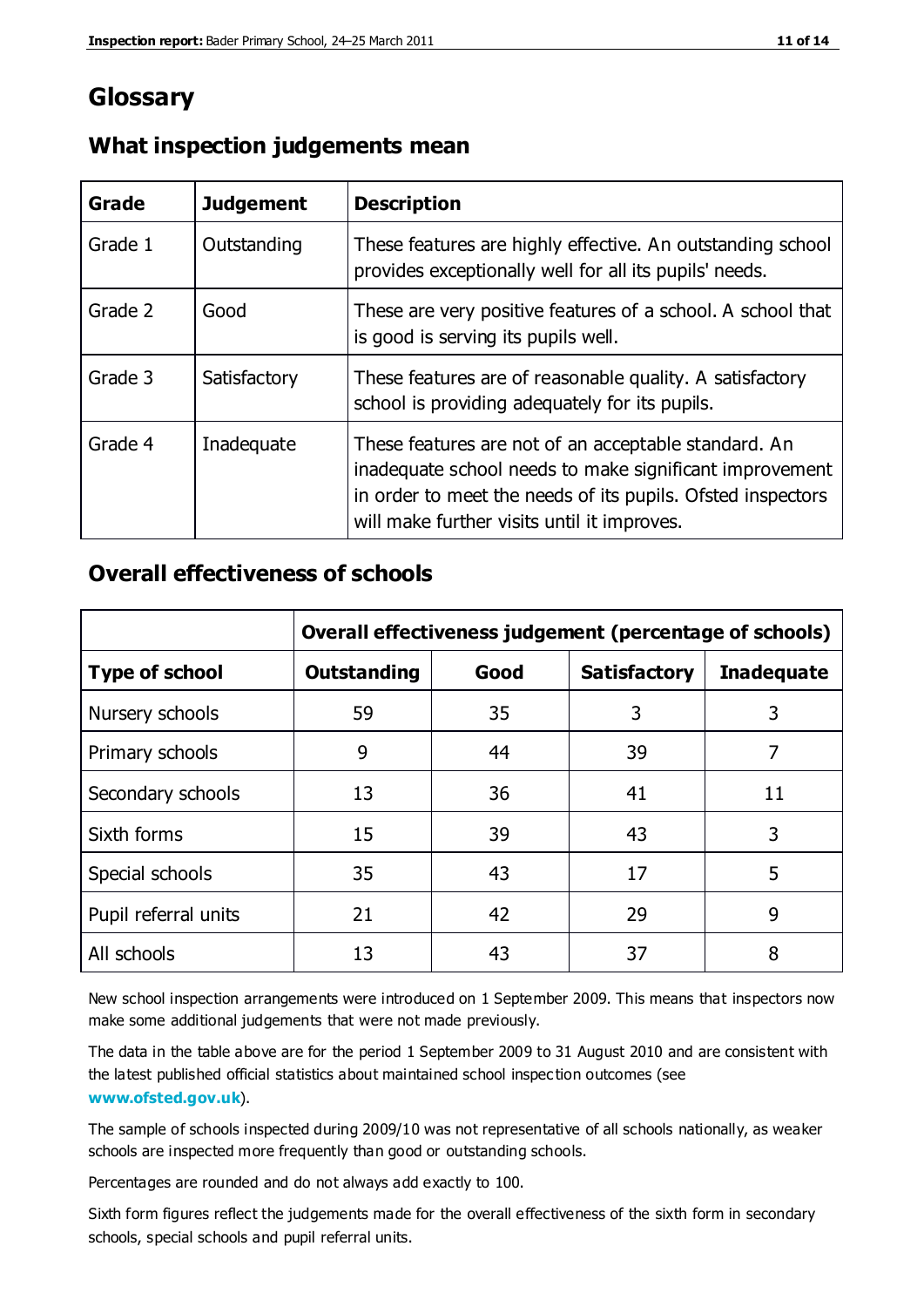# **Common terminology used by inspectors**

| Achievement:                  | the progress and success of a pupil in their learning,<br>development or training.                                                                                                                                                          |  |  |
|-------------------------------|---------------------------------------------------------------------------------------------------------------------------------------------------------------------------------------------------------------------------------------------|--|--|
| Attainment:                   | the standard of the pupils' work shown by test and<br>examination results and in lessons.                                                                                                                                                   |  |  |
| Capacity to improve:          | the proven ability of the school to continue<br>improving. Inspectors base this judgement on what<br>the school has accomplished so far and on the quality<br>of its systems to maintain improvement.                                       |  |  |
| Leadership and management:    | the contribution of all the staff with responsibilities,<br>not just the headteacher, to identifying priorities,<br>directing and motivating staff and running the school.                                                                  |  |  |
| Learning:                     | how well pupils acquire knowledge, develop their<br>understanding, learn and practise skills and are<br>developing their competence as learners.                                                                                            |  |  |
| <b>Overall effectiveness:</b> | inspectors form a judgement on a school's overall<br>effectiveness based on the findings from their<br>inspection of the school. The following judgements,<br>in particular, influence what the overall effectiveness<br>judgement will be. |  |  |
|                               | The school's capacity for sustained<br>improvement.                                                                                                                                                                                         |  |  |
|                               | Outcomes for individuals and groups of pupils.                                                                                                                                                                                              |  |  |
|                               | The quality of teaching.                                                                                                                                                                                                                    |  |  |
|                               | The extent to which the curriculum meets<br>pupils' needs, including, where relevant,<br>through partnerships.                                                                                                                              |  |  |
|                               | The effectiveness of care, guidance and<br>support.                                                                                                                                                                                         |  |  |
| Progress:                     | the rate at which pupils are learning in lessons and<br>over longer periods of time. It is often measured by<br>comparing the pupils' attainment at the end of a key                                                                        |  |  |

stage with their attainment when they started.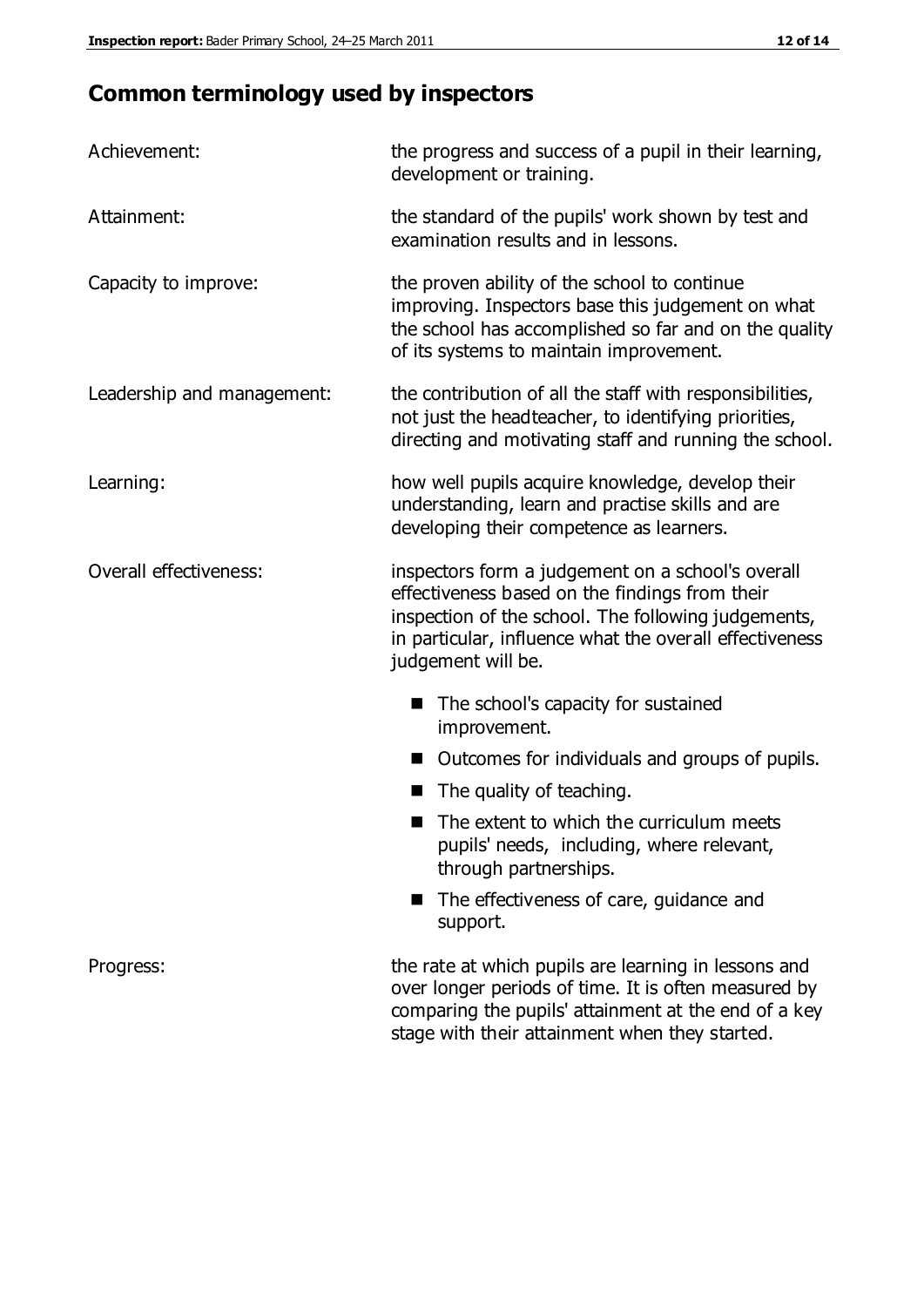#### **This letter is provided for the school, parents and carers to share with their children. It describes Ofsted's main findings from the inspection of their school.**

28 March 2011

#### Dear Pupils

#### **Inspection of Bader Primary School, Stockton-on-Tees, TS17 0BY**

Thank you for the warm welcome you gave us when we inspected your school. We enjoyed talking to you and liked the way in which you care for each other and for your school.

We were pleased to see that you get on well together and generally behave well. More of you are coming to school regularly and are enjoying school. Adults make sure that you are looked after well. You appreciate the many clubs you can join, the visits you make and the visitors to your school. These all help you to learn in different ways. You really do well in all of the sports that you take part in.

We found that children in Nursery and Reception make a good start and learn well. However, in the rest of the school the progress you make is more variable. We have asked your school to make sure all lessons are good and that you are given time to practise new learning. We want to make sure that you are all given tasks that challenge you, and that teachers help you to understand when you have achieved well and what you need to learn next.

Your teachers want to help you to achieve well. We would like them to have more responsibility in the school so that they can help to guide improvements to make your learning better. We have asked members of the governing body to learn more about what they need to do to make sure that you receive the best education possible. We know you will help your school to improve because you showed us you were keen to involve yourselves in different roles and responsibilities.

Best wishes for your future success.

Yours sincerely,

Kate Pringle Lead Inspector